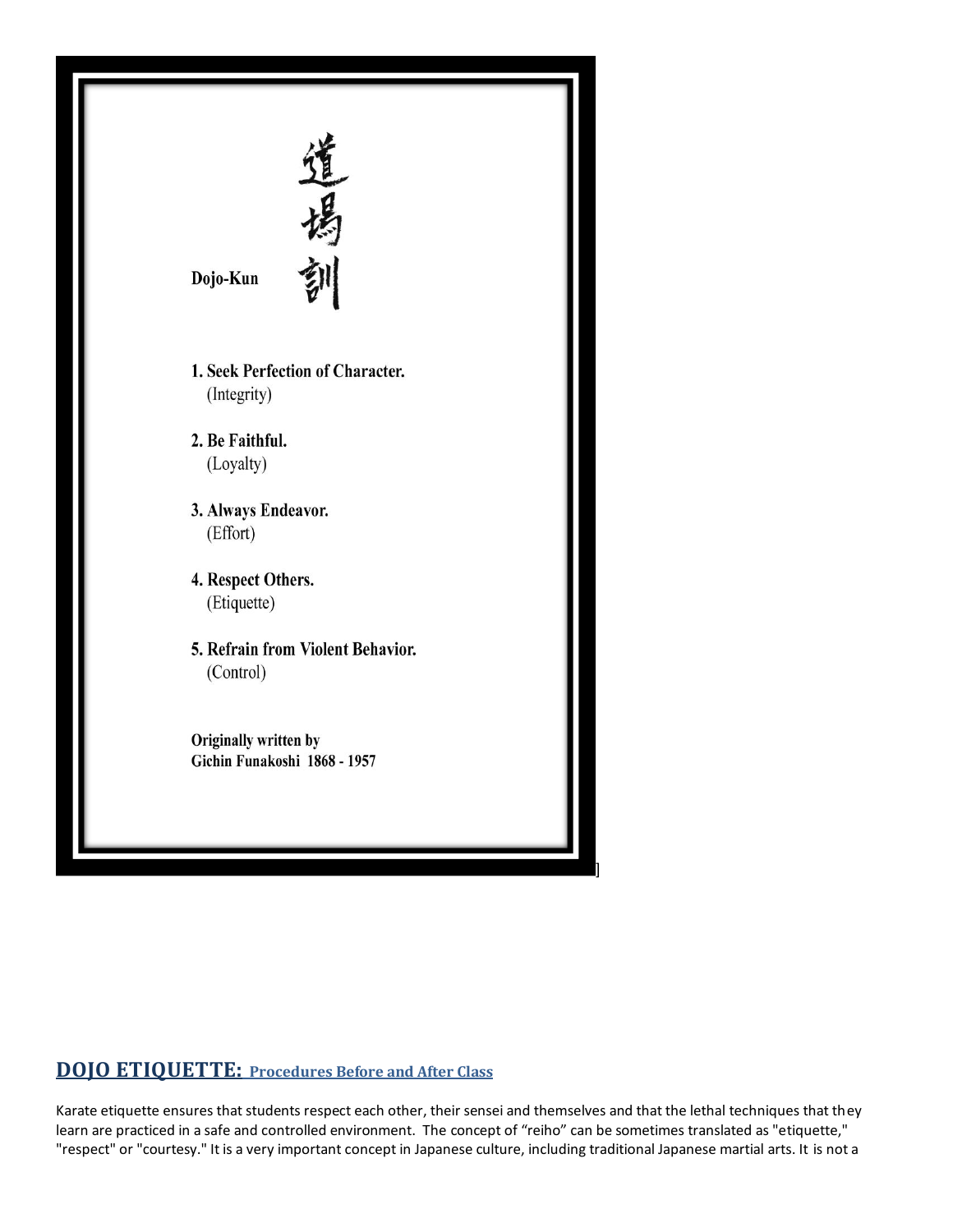"ceremony" or a "ritual", but opportunity to demonstrate respect to the tradition, the teacher, and the students. Everything begins and ends with respect.

## **Procedures Before Class** Seiza …………………………………………………………………………………………………………Kneel All the students will line up by rank and kneel into seiza (a seated posture) with the senpei at the lead, facing the (dōjō shrine). The instructor will move to the front of the class and kneel into seiza facing the class. Mokuso…………………………………………………………………………………………….Meditation The instructor will call everyone to perform mokusō (Japanese term for meditation to "clear one's mind"). Everyone will then place their hands in their laps, right hand over left, thumbs touching, and then lightly closing eyes to clear their minds. While in the dojo, training must be about karate – nothing else. Mokuso yame …………………………………………………………………………..Stop meditation Shomen ni rei (or Shinzen ni rei) ……………………………………………………Bow to front Bow towards Shinzen demonstrating respect and gratitude for the art and those who have passed on the knowledge for centuries. Sensei ni taishite rei…………………………………………………………………...Bow to teacher The students then bows to the instructor, while the instructor does the same to the students, with everyone saying, "Onegai shimasu." (Please teach me). Onegai shimasu (*all say*) …………………………………………………………..Please teach me Otagai ni rei …………………………………………………….......................Bow to each other

The students then bow towards head student (Sempei) and say "Onegai shimasu" (please teach me) demonstrating respect for eachother. Onegai shimasu (*all say*) …………………………………………………………..Please teach me

## **Procedures After Class**

| THORCANICS MILLI CIUSS |  |
|------------------------|--|
|                        |  |
|                        |  |
|                        |  |
|                        |  |
|                        |  |

"Domo arigato gozaimasu" --Thank you